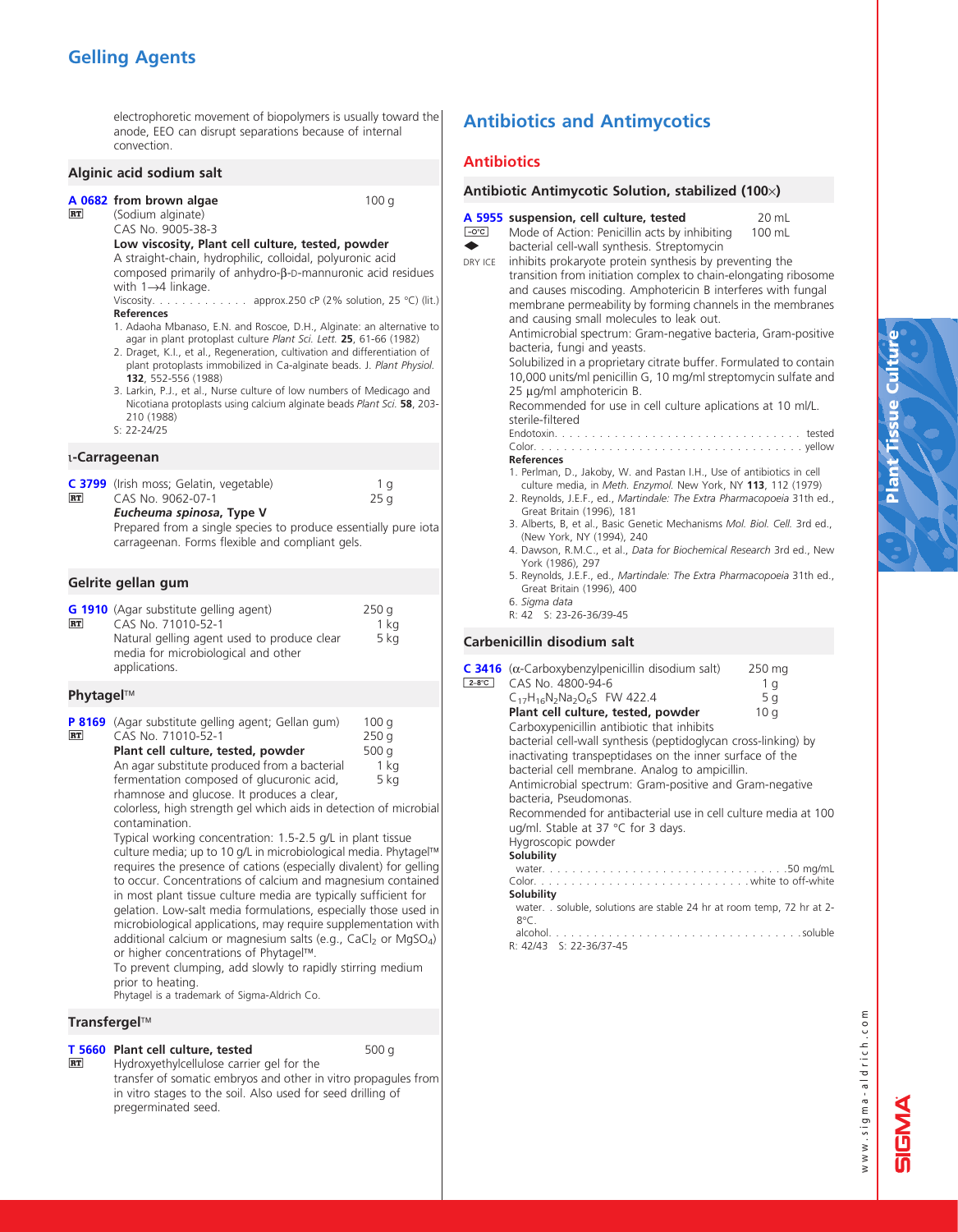# Antibiotics and Antimycotics

## Antibiotics

#### Cefotaxime sodium salt 100 mg 500 mg 1 g 5 g 10 g [C 7039](http://www.sigma-aldrich.com/ProductLookup.html?ProdNo=C7039&Brand=SIGMA) (Cefotaxim sodium salt) 2-8°C CAS No. 64485-93-4 C16H16N5O7S2Na FW 477.5 Plant cell culture, tested, approx.95%, powder Mode of Action: Inhibits bacterial cell wall synthesis. Broad spectrum third generation cephalosporin antibiotic. Color. . . . . . . . . . . . . . . . . . . . . . . . . . . . . . white to yellow Solubility water. . . soluble, aqueous solutions of pH 4.3-6.2 are stable up to 3 weeks at 2-8  $^{\circ}$ C. R: 42/43 S: 22-36/37 Chloramphenicol 5 g  $25\bar{g}$ 100 g [C 1919](http://www.sigma-aldrich.com/ProductLookup.html?ProdNo=C1919&Brand=SIGMA) (Chloromycetin; D-(-)-threo-2-<br>
RT Dichloroacetamido-1-(4-nitron **RT** Dichloroacetamido-1-(4-nitrophenyl)-1,3 propanediol; D(-)-threo-2,2-Dichloro-N-[bhydroxy-α-(hydroxymethyl)-β-(4nitrophenyl)ethyl]acetamide; D-threo-2,2-Dichloro-N-[bhydroxy-a-(hydroxymethyl)-4-nitrophenethyl]acetamide) CAS No. 56-75-7  $C_{11}H_{12}Cl_2N_2O_5$  FW 323.1 Plant cell culture, tested Mode of Action: Inhibits translation on the 50S ribosomal subunit at the peptidyltransferase step (elongation inhibition). Bacteriostatic. Mode of Resistance: Acetylation by chloramphenicol acetyltransferase (cat gene). R: 45-42/43 S: 53-22-36/37-45 Erythromycin **[E 4514](http://www.sigma-aldrich.com/ProductLookup.html?ProdNo=E4514&Brand=SIGMA)** CAS No. 114-07-8 100 g **RT** C37H67NO13 FW 733.9 Plant cell culture, tested, approx.98% Mode of Action: Inhibits elongation at transpeptidation step. Antimicrobial spectrum: Gram-negative and Gram-positive bacteria. Macrolide antibiotic. R: 42/43 S: 36 G418 250 mg 1 g 5 g **[G 1279](http://www.sigma-aldrich.com/ProductLookup.html?ProdNo=G1279&Brand=SIGMA)** (G 418 disulfate salt) 2-8°C CAS No. 108321-42-2  $C_{20}H_{40}N_{4}O_{10} \cdot 2H_{2}SO_{4}$  FW 692.7 Plant cell culture, tested, approx.98% (TLC) Mode of Action: Blocks polypeptide synthesis and inhibits elongation. For use in the selection and maintenance of eucaryotic cells stably transfected with neomycin resistance genes. S: 22-24/25 Gentamicin sulfate salt 1 g 5 g 10 g [G 6896](http://www.sigma-aldrich.com/ProductLookup.html?ProdNo=G6896&Brand=SIGMA) CAS No. 1405-41-0 **E-8°C** Plant cell culture, tested Mode of Action: Inhibits protein synthesis by binding to L6 protein of 50S ribosomal subunit. Antimicrobial spectrum: Gram-negative and Gram-positive bacteria, and mycoplasma.

Potency: approx.600 µg gentamicin per mg R: 42/43 S: 22-36/37-45

## Hygromycin B

|                      | nygromycm o                                                                                                                                                                                                                                                                                                                                                                                                                                                                                                    |              |
|----------------------|----------------------------------------------------------------------------------------------------------------------------------------------------------------------------------------------------------------------------------------------------------------------------------------------------------------------------------------------------------------------------------------------------------------------------------------------------------------------------------------------------------------|--------------|
| $2-8^{\circ}$ C<br>∙ | H 9773 from Streptomyces hygroscopicus<br>50 mg<br>CAS No. 31282-04-9<br>$100 \text{ mg}$<br>C <sub>20</sub> H <sub>37</sub> N <sub>3</sub> O <sub>13</sub> FW 527.5<br>250 mg<br>Plant cell culture, tested, minimum50%<br>(HPLC), Lyophilized powder<br>Mode of Action: Blocks polypeptide synthesis and inhibits<br>elongation. For use in the selection and maintenance of<br>prokaryotic and eukaryotic cells.<br>Purified by ion-exchange chromatography<br>R: 26/27/28-41-42/43 S: 22-26-28-36/37/39-45 |              |
|                      | Kanamycin monosulfate                                                                                                                                                                                                                                                                                                                                                                                                                                                                                          |              |
| <b>RT</b>            | K 4378 from Streptomyces kanamyceticus<br>5 g<br>(Kanamycin sulfate salt; Kanamycin A)<br>25q<br>CAS No. 25389-94-0<br>$C_{18}H_{36}N_4O_{11}$ · H <sub>2</sub> SO <sub>4</sub> FW 582.6<br>Plant cell culture, tested<br>Mode of Action: Binds to 70S ribosomal subunit; inhibits<br>translocation; elicits miscoding. Antimicrobial spectrum: Gram-<br>negative and Gram-positive bacteria, and mycoplasma.<br>Potency: minimum750 µg per mg<br>kanamycin B.                                                 | $\ldots$ <5% |
|                      | Neomycin trisulfate salt hydrate                                                                                                                                                                                                                                                                                                                                                                                                                                                                               |              |
| <b>RT</b>            | N 3144 CAS No. 1405-10-3<br>100q<br>$C_{23}H_{46}N_6O_{13} \cdot 3H_2SO_4 \cdot xH_2O$ FW 908.9<br>Plant cell culture, tested<br>R: 42/43 S: 22-36/37-45                                                                                                                                                                                                                                                                                                                                                       |              |
|                      | Paromomycin sulfate salt                                                                                                                                                                                                                                                                                                                                                                                                                                                                                       |              |
| <b>RT</b>            | P 8692 CAS No. 1263-89-4<br>5q<br>C <sub>23</sub> H <sub>45</sub> N <sub>5</sub> O <sub>14</sub> FW 713.7<br>25q<br>Plant cell culture, tested<br>Antmicrobial spectrum: Gram-negative and Gram-positive<br>bacteria, some protozoan species, and limited antihelminth.<br>Mode of Action: Inhibits initiation and elongation during<br>protein synthesis.<br>R: 61-36/37/38 S: 53-26-36-45                                                                                                                    |              |
| <b>Penicillin G</b>  |                                                                                                                                                                                                                                                                                                                                                                                                                                                                                                                |              |
|                      | R: 42/43 S: 22-36/37                                                                                                                                                                                                                                                                                                                                                                                                                                                                                           |              |
| <b>RT</b>            | P 8306 Penicillin G potassium salt<br>100000000 units<br>(Benzylpenicillin potassium salt)<br>CAS No. 113-98-4<br>C <sub>16</sub> H <sub>17</sub> KN <sub>2</sub> O <sub>4</sub> S FW 372.5<br>Plant cell culture, tested, approx.1,600 units/mg<br>Mode of Action: Inhibits bacterial cell wall synthesis.<br>Antimicrobial spectrum: Gram-positive bacteria                                                                                                                                                  |              |
| <b>RT</b>            | P 8431 Penicillin G sodium salt<br>100000000 units<br>(Benzylpenicillin sodium salt)<br>CAS No. 69-57-8<br>C <sub>16</sub> H <sub>17</sub> N <sub>2</sub> O <sub>4</sub> SNa FW 356.4<br>Plant cell culture, tested, approx.1,650 units/mg<br>Mode of Action: Inhibits bacterial cell wall synthesis.<br>Antimicrobial spectrum: Gram-positive bacteria.                                                                                                                                                       |              |

www.sigma-aldrich.com

www.sigma-aldrich.com